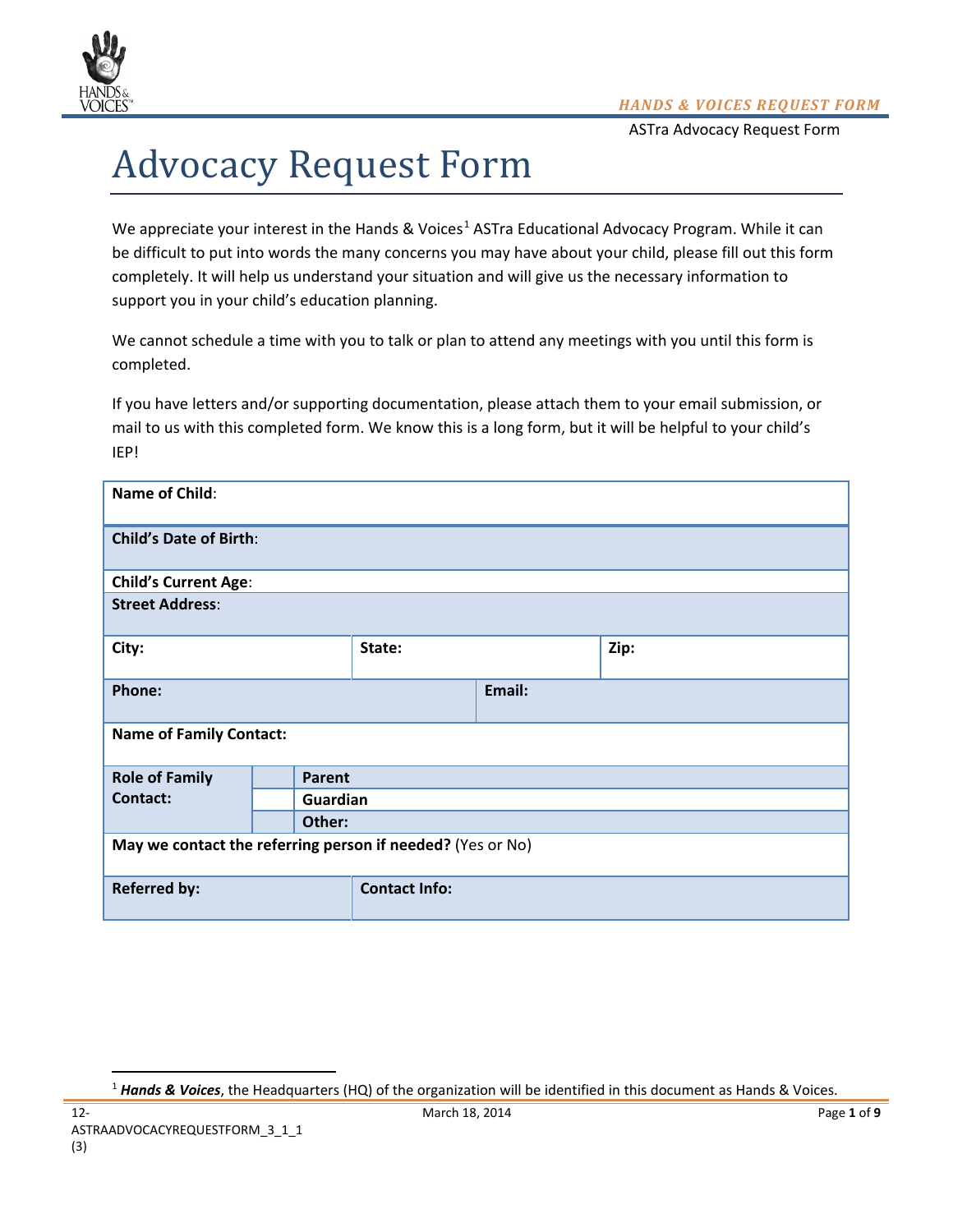

## **Communication Choice/Methodology - How does your child prefer to communicate? (CHECK** One

or any Combination & Indicate which is the Primary Mode, and whether that is receptive or expressive use:)

| Primary<br>Mode? | <b>Receptive or</b><br><b>Expressive</b> | <b>Communication Preference</b>                                                                                             |
|------------------|------------------------------------------|-----------------------------------------------------------------------------------------------------------------------------|
|                  |                                          | American Sign Language (ASL)                                                                                                |
|                  |                                          | Spoken English                                                                                                              |
|                  |                                          | Total Communication (combination of spoken and sign)                                                                        |
|                  |                                          | <b>Cued Speech</b>                                                                                                          |
|                  |                                          | Sign Systems (ex: SEE/Signing Exact English, PSE/Pidgin Signed<br>English, CASE/ Conceptually Accurate Signed English, etc) |
|                  |                                          | Other:                                                                                                                      |

*What's his/her first language?* Please CHECK

| <b>First Language</b> |
|-----------------------|
| English               |
| <b>ASL</b>            |
| Spanish               |
| Other (explain)       |
| Other (explain)       |

*Does your child have a current Communication Plan on the IEP?* **Please CHECK** 

| Yes, please attach to this form           |
|-------------------------------------------|
| No                                        |
| I don't know what a communication plan is |

*Describe the communication in your home and at school.* Provide a description of communication/language used and any difficulties you see:

| How does your child access information: |  |
|-----------------------------------------|--|
| In School:                              |  |
| At Home:                                |  |
| <b>With Siblings:</b>                   |  |
| <b>With Hearing Friends:</b>            |  |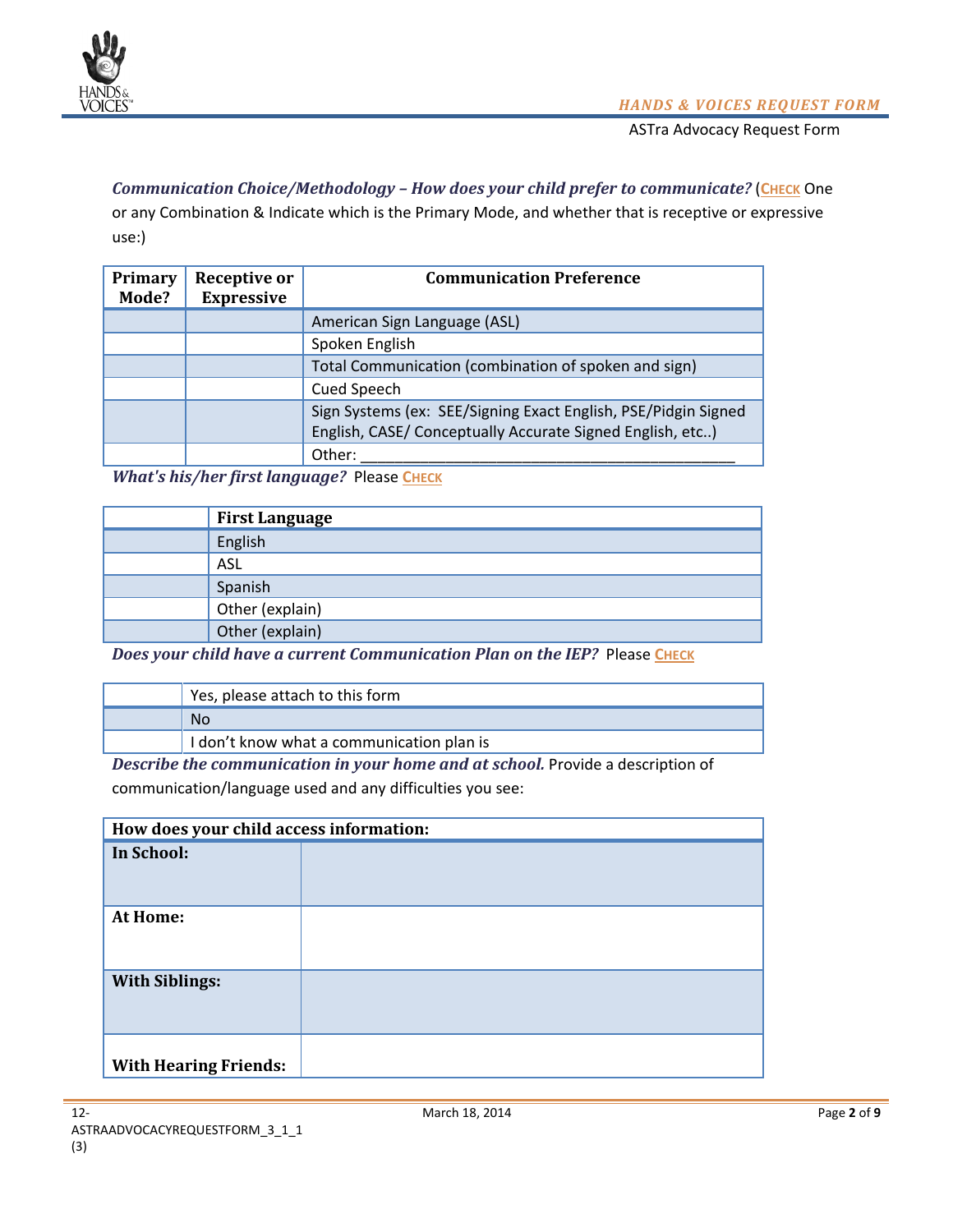

*HANDS & VOICES REQUEST FORM*

ASTra Advocacy Request Form

| With D/HH Friends:     |  |
|------------------------|--|
|                        |  |
|                        |  |
| <b>Other Settings:</b> |  |
|                        |  |

## *Hearing level of child:* (May attach audiogram)

| <b>Right Ear</b> |                       |
|------------------|-----------------------|
|                  | Mild hearing loss     |
|                  | Moderate hearing loss |
|                  | Severe hearing loss   |
|                  | Profound hearing loss |
|                  | Other:                |

| <b>Left Ear</b> |          |
|-----------------|----------|
|                 | Mild     |
|                 | Moderate |
|                 | Severe   |
|                 | Profound |
|                 | Other    |

| Does your child use amplification?      |                                   |  |
|-----------------------------------------|-----------------------------------|--|
|                                         | Uses Hearing Aid (Yes or No)      |  |
|                                         | Bone Conduction Aid (Yes or No)   |  |
|                                         | Uses Cochlear Implant (Yes or No) |  |
| If uses Amplification, when is it used? |                                   |  |
|                                         | All waking Hours (Yes or No)      |  |
|                                         | Only during school (Yes or No)    |  |
|                                         | Other (please describe)           |  |

*Is deafness or hearing loss the child's only eligibility on their IEP, &/or does s/he have other coexisting conditions? If so, please indicate the child's primary eligibility* (For example; Autism, developmental delay, learning disability, ADHD, etc.)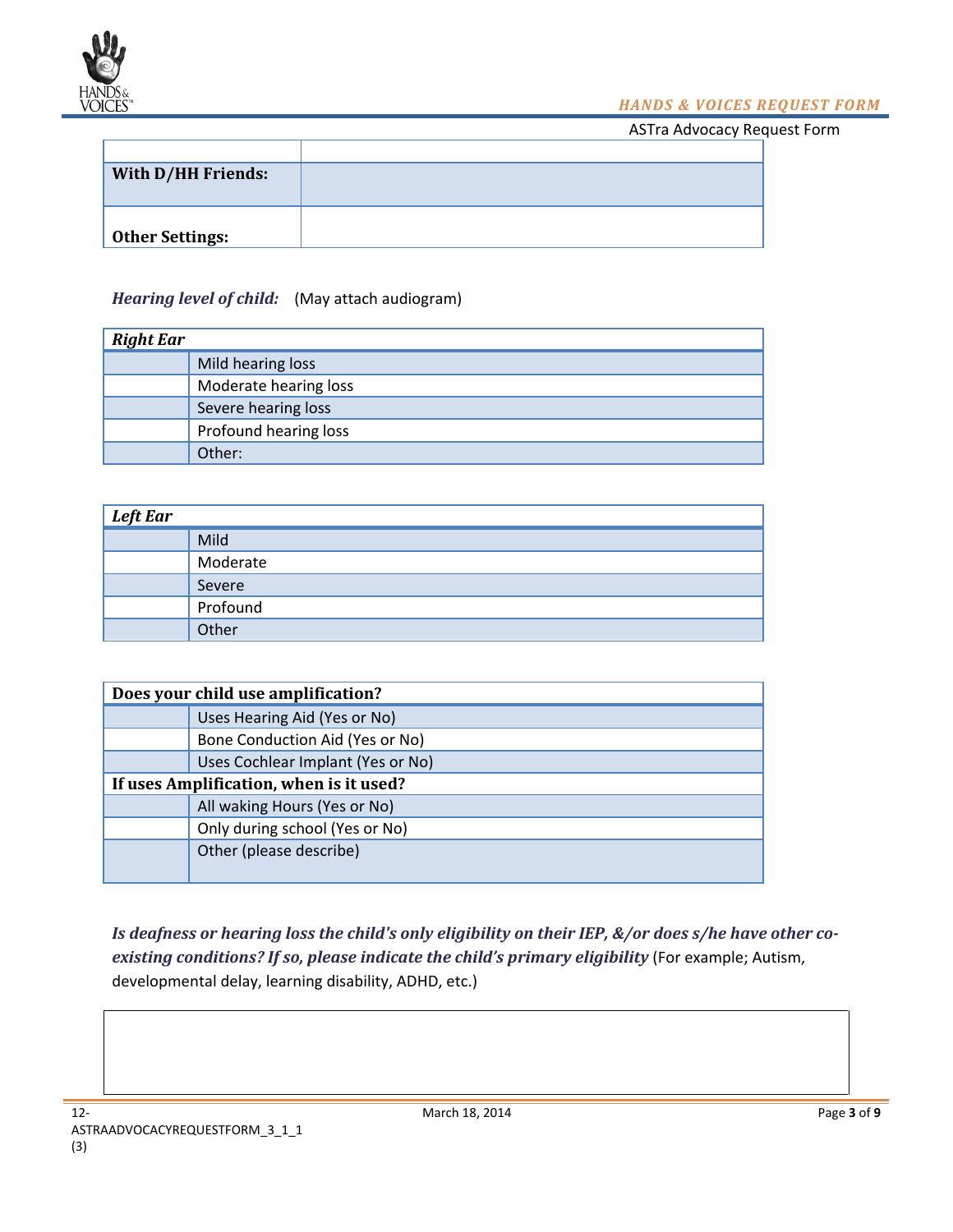

## *Do you have concerns about your child's ability to learn?*

## *Please indicate your child's functioning compared to grade level:*

| <b>Reading</b> |  |
|----------------|--|
| <b>Writing</b> |  |
| <b>Math</b>    |  |

| <b>School Information</b> |      |
|---------------------------|------|
| <b>School District:</b>   |      |
| <b>School Name:</b>       |      |
| <b>School Address:</b>    | Zip: |
| Phone:                    |      |

| What grade is your child in?           |                           |  |
|----------------------------------------|---------------------------|--|
| What is your child's school placement? |                           |  |
|                                        | Self-contained            |  |
|                                        | State School for the Deaf |  |
|                                        | Mainstreamed              |  |
|                                        | Center-based              |  |
|                                        | Neighborhood School       |  |
|                                        | Combination (explain)     |  |
|                                        | Other (explain)           |  |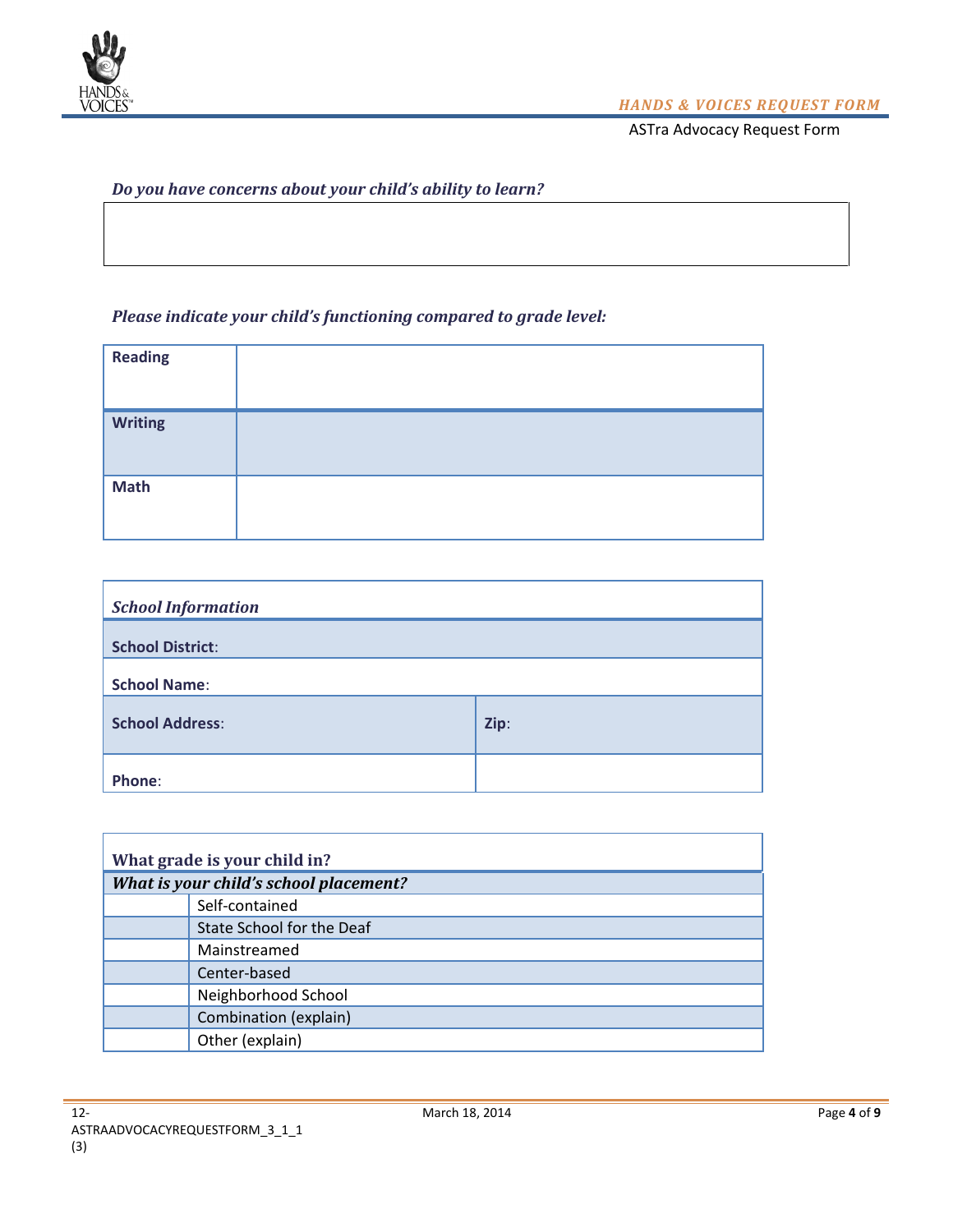

#### *HANDS & VOICES REQUEST FORM*

ASTra Advocacy Request Form

*Name of professionals most familiar with & understanding of your child and situation:*

|                                               | <b>Name of Professional</b> |
|-----------------------------------------------|-----------------------------|
| At School                                     |                             |
|                                               |                             |
| Other Service Provider                        |                             |
| (Speech Therapist, Private Audiologist, etc.) |                             |
| Other Service Provider                        |                             |
| (Speech Therapist, Private Audiologist, etc.) |                             |
| Other Service Provider                        |                             |
| (Speech Therapist, Private Audiologist, etc.) |                             |
| <b>On the IEP Team</b>                        |                             |
|                                               |                             |
| <b>Other</b>                                  |                             |
|                                               |                             |
|                                               |                             |
|                                               |                             |

*List other professionals who you've had contact with that is relevant to this situation* (ex: psychologists, doctors, counselors):

| <b>Type of Professional</b> | <b>Name of Professional</b> |
|-----------------------------|-----------------------------|
|                             |                             |
|                             |                             |
|                             |                             |
|                             |                             |

*Please sign permission here if Hands & Voices can contact any of the above listed professionals:* 

*Advocacy Issues:* (Please check all areas of concern, numbered according to priority need)

| Area of<br>Concern | <b>Priority of</b><br><b>Need</b> | <b>Advocacy Issue</b> |
|--------------------|-----------------------------------|-----------------------|
|                    |                                   | Academic Standards    |
|                    |                                   | Accommodations        |
|                    |                                   | <b>Assessments</b>    |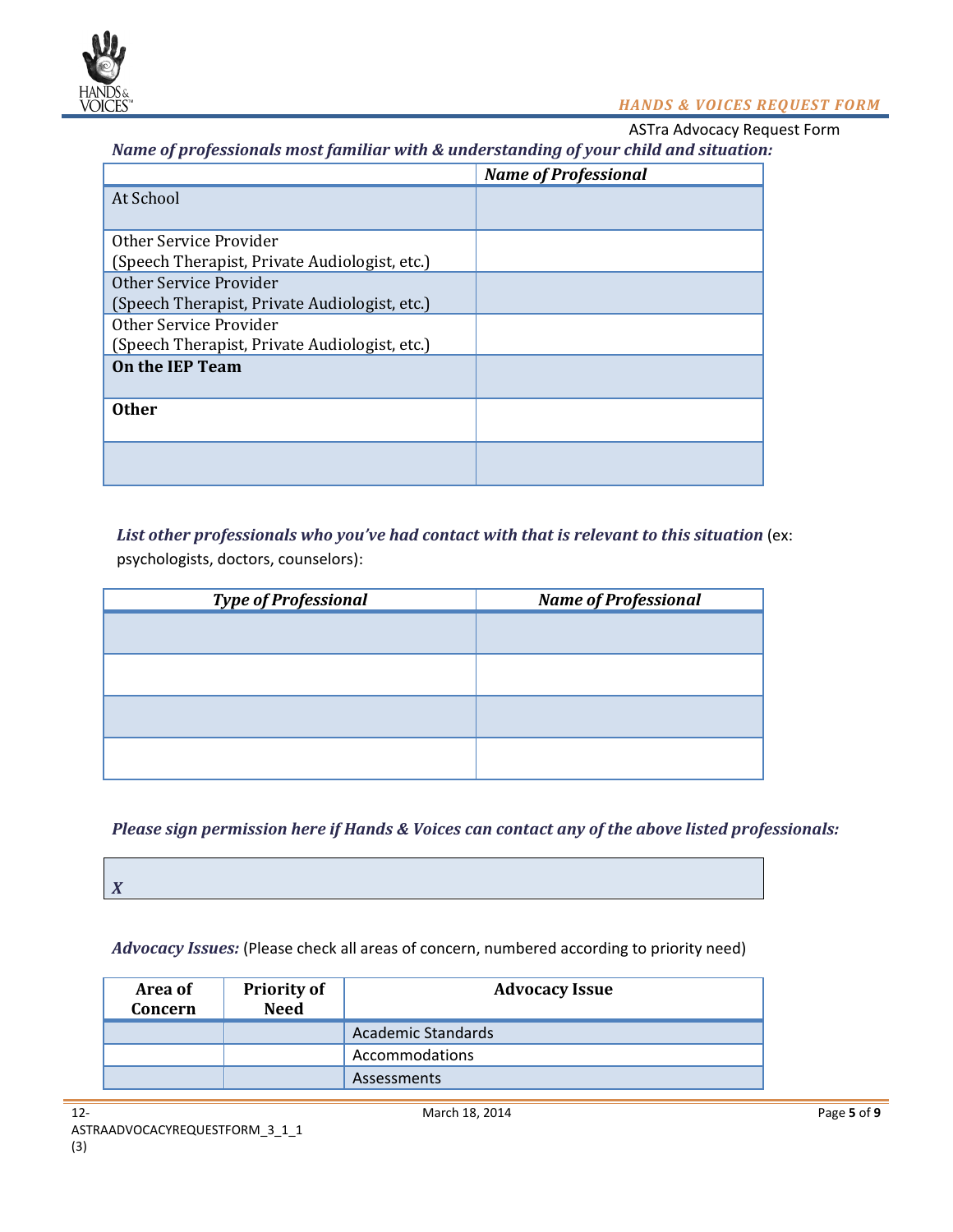

#### *HANDS & VOICES REQUEST FORM*

ASTra Advocacy Request Form

| Assistive Technology: (FM, Smart board, etc.) |
|-----------------------------------------------|
| <b>Audiological Concerns</b>                  |
| <b>Behavior</b>                               |
| Cochlear Implant Re/Habilitation              |
| Communication Access/Communication Plan       |
| <b>Communication Choices/Modes</b>            |
| <b>Educational Placement</b>                  |
| Eligibility                                   |
| <b>IEP Compliance</b>                         |
| IEP Goals & Objectives                        |
| Interpreters                                  |
| LRE (Least Restrictive Environment)           |
| <b>Mainstream Supports</b>                    |
| Other labels                                  |
| Peers & Deaf/HH Role Models                   |
| Proficiency of Staff                          |
| Services                                      |
| Transition between programs (explain)         |
| Other:                                        |
| Other:                                        |
| Other:                                        |

*Please list relevant information regarding the identification of your child's hearing loss as well as, early intervention & educational history:*

*Provide a brief history of the current problem(s) complete with dates, personnel involved (including outside sources), steps taken, and attach copies of written documentation.*

*Information about your contacts with your child's school:* 

**Yes No Information** Have you made a written request to the school related to your child's IEP? Please describe the request here: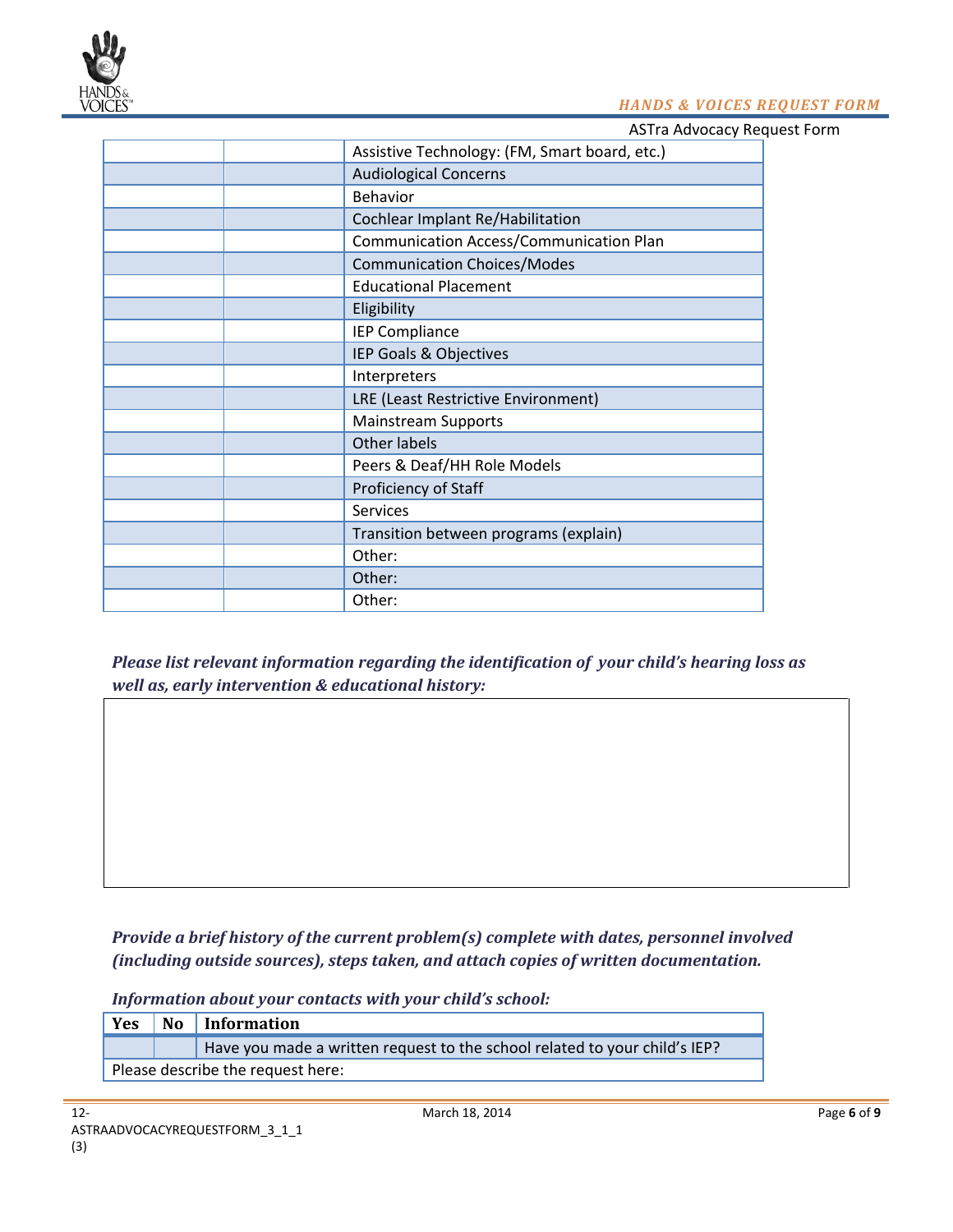

| <b>Yes</b> | N <sub>0</sub>                                                     | Information                                                               |  |
|------------|--------------------------------------------------------------------|---------------------------------------------------------------------------|--|
|            |                                                                    | Has the LEA/Local Education Agency (school) or IEP team responded to your |  |
|            |                                                                    | request or proposal? (please attach copies here if it were in writing)    |  |
|            | Please describe how the school's response was communicated to you? |                                                                           |  |
|            |                                                                    |                                                                           |  |
|            |                                                                    |                                                                           |  |
|            |                                                                    |                                                                           |  |
|            |                                                                    |                                                                           |  |
|            |                                                                    |                                                                           |  |

*Please list other resources/supports currently being used?* (please include others not listed below)

| <b>Parent Training Center:</b> |
|--------------------------------|
| <b>Advocacy Organization:</b>  |
| Advocate:                      |
| Other:                         |
| Other:                         |
| Other:                         |

*Current status and next scheduled meetings pertaining to this issue:*

### *What do you hope to accomplish?*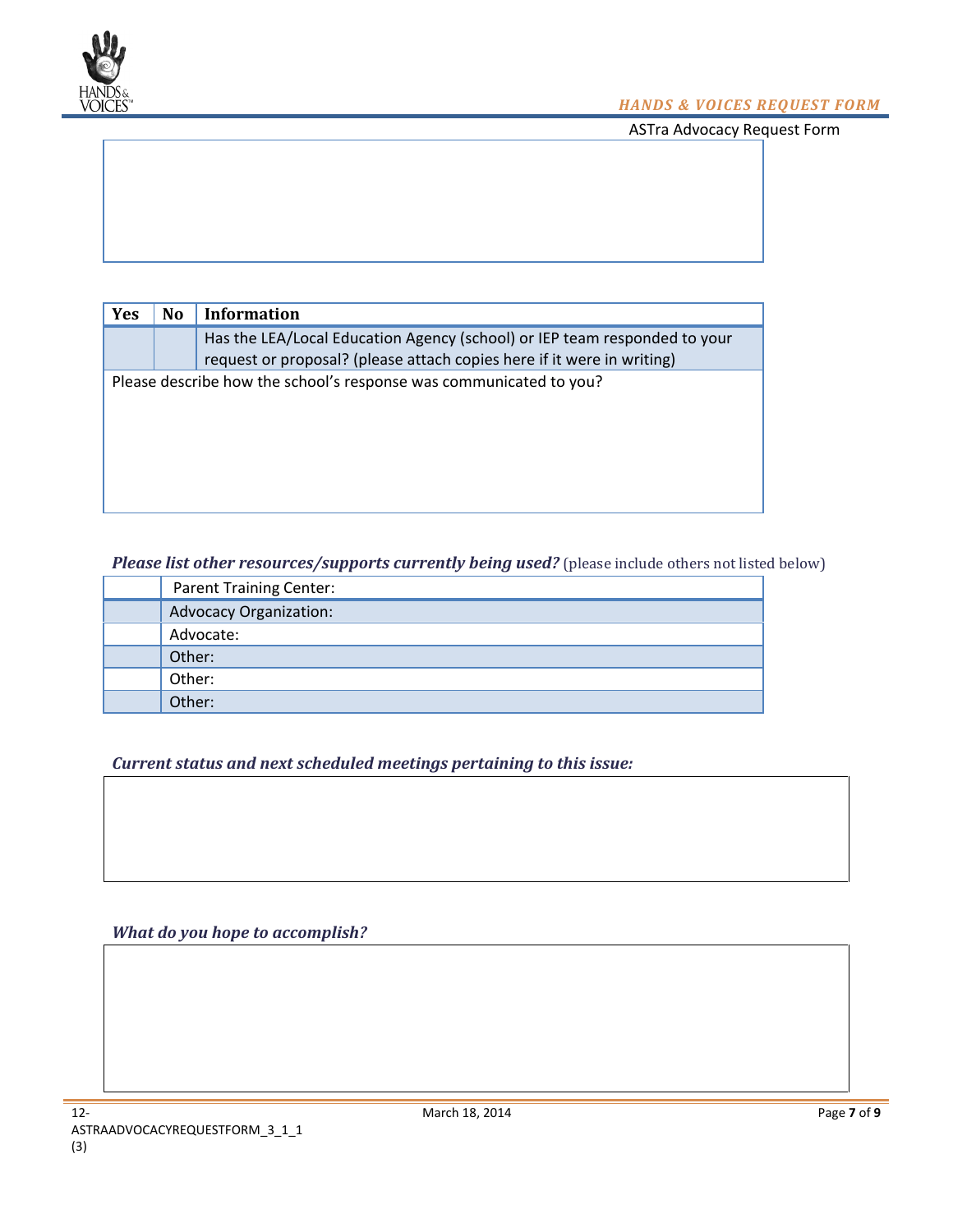

#### *Please describe how you would like Hands & Voices to help you:*

Are you a current member of the local Hands & Voices Chapter?

| Yes |
|-----|
| No  |

Our advocacy services depend largely on voluntary support. Your membership donation to the local Hands & Voices Chapter helps provide this type of support to families, and priority is given to members. If you'd like to join, please send your donation payable to your local Hands & Voices Chapter.

Please return this form to us in one of the following ways:

• **MAIL OR EMAIL:** this form and most recent IEP (relevant pages) to the local Hands & Voices Chapter. (Email is preferred) Chapter email : RobinC@lifetrack-mn.org -- 651-265-2334

The local chapter will call/email to schedule a phone appointment with you within seven days of receiving this form. If you don't hear from us, please call to confirm that the form was received. Please note our amount of support we can provide will be determined by the availability of our staff/volunteers. Meanwhile, see the following Hands & Voices websites for helpful information: *Hands & Voices Headquarters* - [www.handsandvoices.org.](http://www.handsandvoices.org/)

| <b>Internal Use</b>           |  |
|-------------------------------|--|
| <b>Date Received:</b>         |  |
| <b>Date Family Contacted:</b> |  |
| <b>H&amp;V Name:</b>          |  |
| <b>Next Steps/Notes:</b>      |  |
|                               |  |
|                               |  |
|                               |  |
|                               |  |
|                               |  |
|                               |  |
| <b>ASTra Advocate</b>         |  |
| Assigned:                     |  |